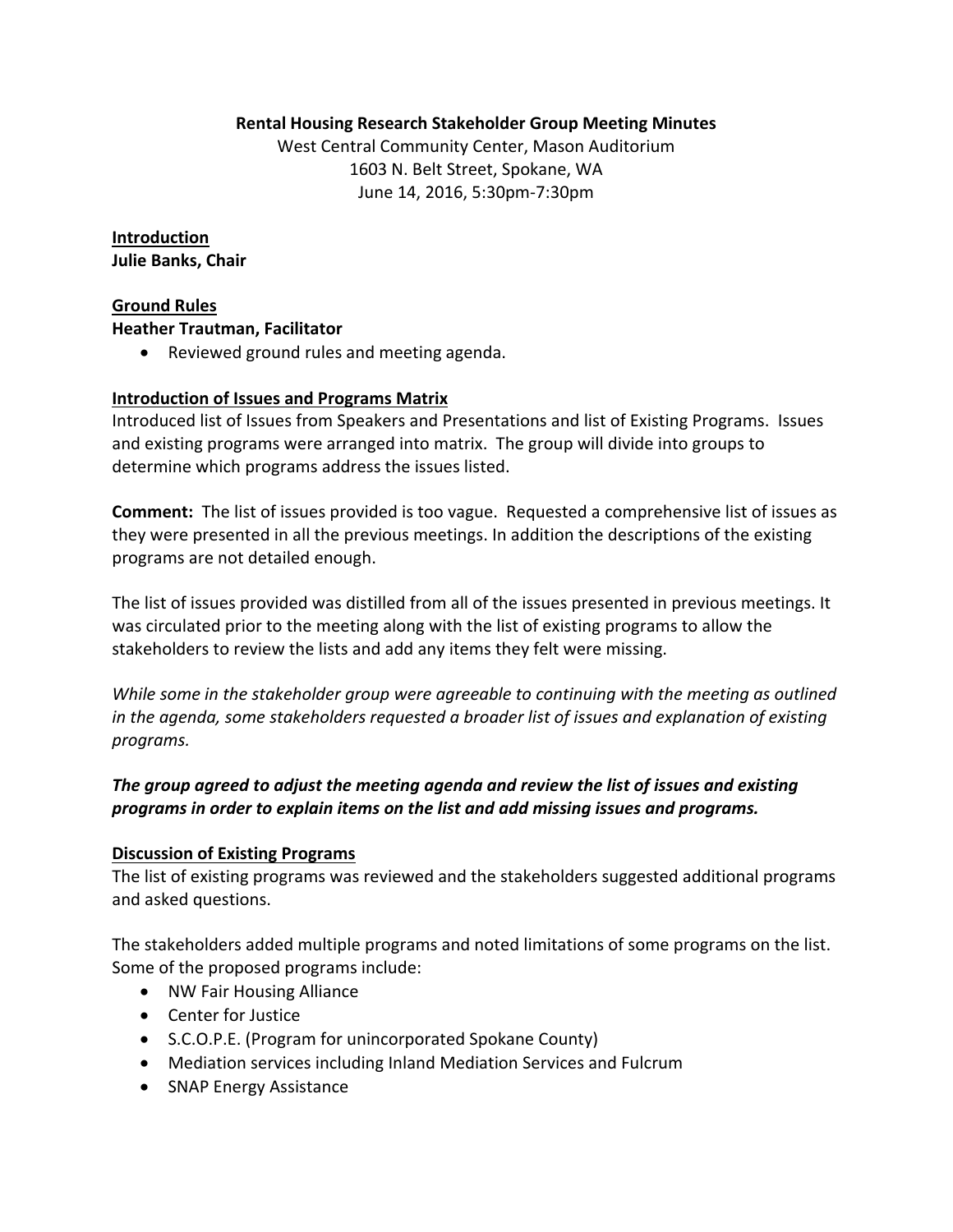- Spokane Regional Health District
- Spokane Housing Authority
- Women's Hearth
- Veteran's Vouchers
- HUD
- $\bullet$  FPA

**Q.** How do people access C.O.P.S.?

**A.** Through neighborhood locations or local police officers

**Q.** What changes were recently made to the nuisance ordinance?

**A.** The new ordinance changes the amount of time in which a property can be considered a nuisance. Adds violations and sets up a new penalty system.

**Comment:** It might be helpful to sort the existing programs into two categories: Programs that are good resources and programs with severe restrictions

**Comment:** One gap is that there are no free dispute or mediation services available.

**Comment:** Many non‐profits have responsible renters programs.

**Q.** Are responsible renters programs restrictive as to who can access them?

**A.** Any organization can provide a responsible renters program, participant restrictions depend on the organization.

# *ONS will ask nonprofits about specific rental training programs they offer.*

**Comment:** The most significant gap seems to be that there are not enough teeth in existing city programs such as code enforcement, building department, nuisance ordinance, etc. The only way to make people accountable is through enforcement and the city does not have sufficient ability to enforce.

**Discussion Regarding Timeline of Wrapping up Rental Housing Research Stakeholder Group** The stakeholders have not agreed to any meetings beyond this one, would the stakeholders like to meet again and if so, when?

*The stakeholders decided to meet once in July and once in August. The July meeting will be* held on July 19, 2016 from 5 to 6:30pm at the West Central Community Center. A date for the *August meeting was not set.*